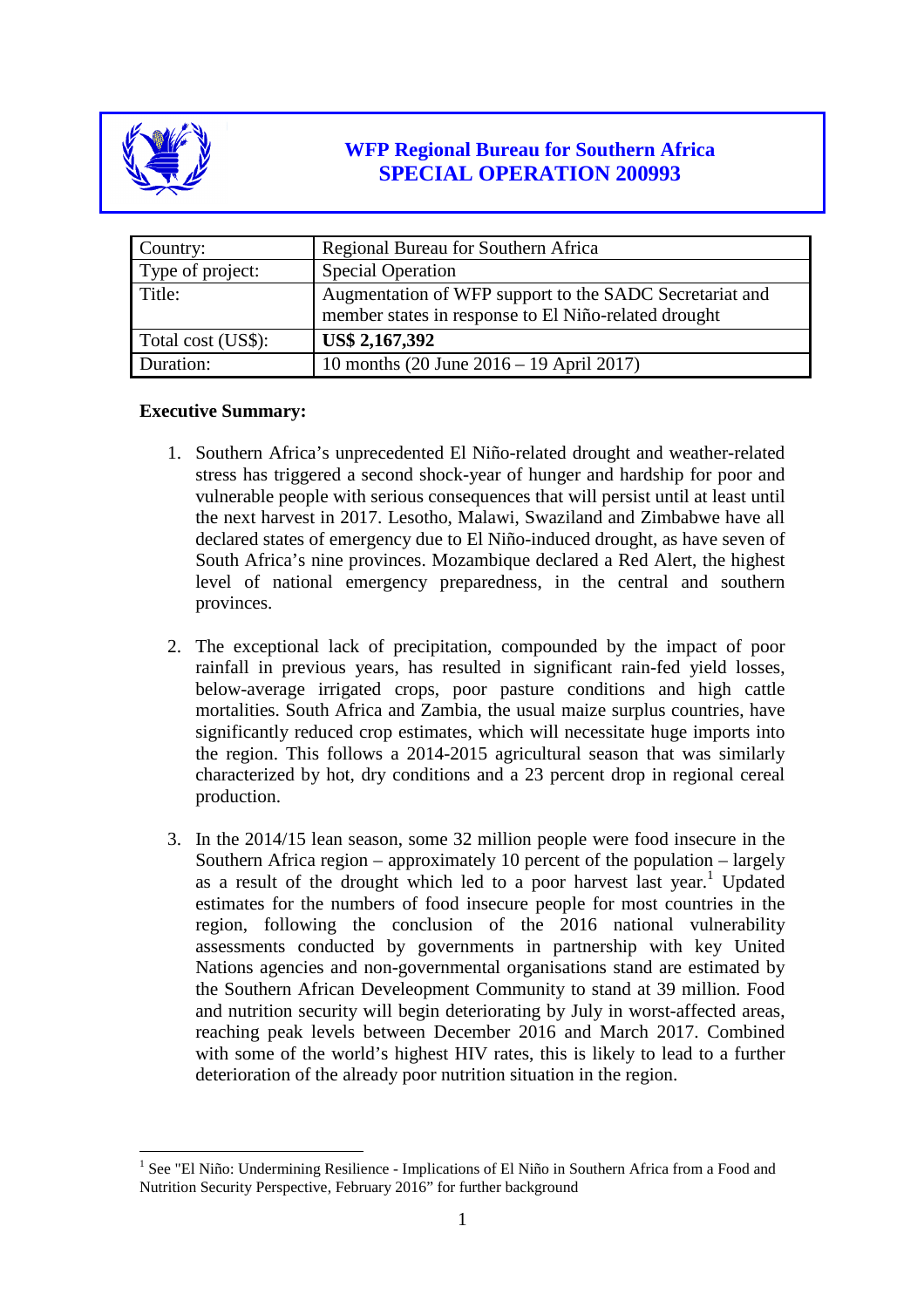- 4. In addition, there is a 70 percent likelihood that La Niña, generally associated with above average rainfall in many areas of Southern Africa, will occur by December 2016 particularly in the southern half of the region. While helping to reduce water deficits that have accumulated over the last two seasons, La Niña could also result in flooding in some flood-prone parts of the region, necessitating the incorporation of flood scenarios into contingency plans.
- 5. Given the scale of the El Niño response and La Niña potential, preparedness and response mechanisms are being scaled up at the regional level as well as in different countries supported by various partners and key stakeholders. On 15 March 2016, the Southern African Development Community (SADC) Council of Ministers approved the declaration of a regional drought emergency and approved the creation of a regional Logistics Coordination Centre to coordinate the immediate response. Since then, WFP, together with the Food and Agriculture Organisation of the United Nations (FAO), the United Nations Office for the Coordination of Humanitarian Affairs (OCHA) and the United Nations Children's Fund (UNICEF) have been working with the SADC Secretariat to analyse data being received from member states on the projected impact of the drought, and agree on priority technical support required.
- 6. On 26 May 2016, SADC announced the establishment of the SADC El Niño Response Team (including the logistics cell). UN partners supporting the cell include FAO, OCHA, UNICEF and WHO, and WFP will provide support in food and nutrition security analysis and logistics coordination and information management.
- 7. WFP launched a two-month regional Immediate Response-PREP 200979 (May 2016 – July 2016) in order to provide timely technical support to the SADC Response Team. This Special Operation 200993 will succeed the IR-PREP and cover additional requirements, including support to member states to enhance assessments and real-time monitoring as well as surge capacity in emergency preparedness and response at the regional bureau level. This Special Operation has a duration of ten months (mid-June 2016 – mid-April 2017) and a total budget of US\$ 2,167,392.

## **Project Background**

- 8. Over the last two years, food insecurity across Southern Africa has increased due to the depletion of regional cereal stocks and higher-than-average food prices. Previous hot, dry conditions are likely to reduce yields in both chronically food deficit areas and key surplus-producing parts of the region, including northern South Africa, northern Zimbabwe and possibly southern Zambia.
- 9. Some assessments are still ongoing to determine the full impact of El Niño on the main April harvest, but it is known that the impact will be severe. El Niño is expected to aggravate nutritional vulnerabilities across the region. There is a dearth of recent information on the nutrition and HIV situation from representative surveys. While the quality and timeliness of data varies,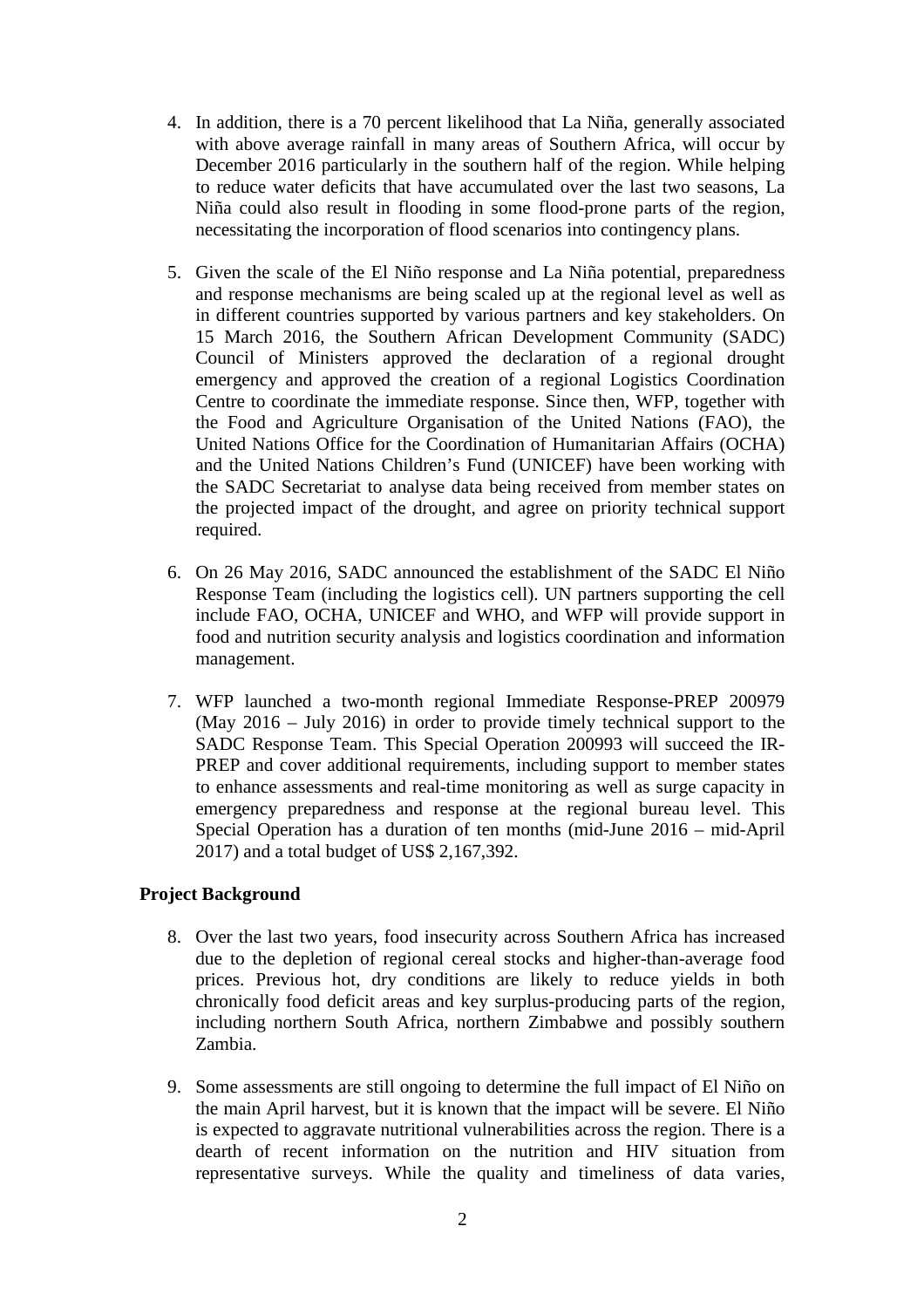national prevalence of malnutrition ranges between 1 percent and 15 percent across the region. Three to four out of ten children in Southern Africa are stunted and are therefore not able to achieve their full physical and cognitive potential.2 The region accounts for one-third of all people living with HIV worldwide, and significant gaps in treatment and adherence complicate the situation. It is expected that nutritional and HIV indicators will further deteriorate as a result of El Niño.

- 10. People with greater nutritional needs remain most at risk, including young children, nursing mothers, the elderly and those living with tuberculosis and/or HIV on DOTS/ART treatment. Feeding frequency and dietary diversity are decreasing, as households prioritise staple foods over more micronutrientdense foods in times of food scarcity and increasing food prices. Water scarcity is affecting the normal functioning of hospitals, health centres and schools, and exposes the most vulnerable (in particular those living with HIV) to water-borne diseases and other health-related problems.
- 11. The need for more harmonised and comparable data on the numbers of people affected and the depth of food insecurity resulting from the El Niño drought crisis, has created the necessary momentum for SADC and the Food and Nutrition Security Working Group (FNSWG)<sup>3</sup>/United Nations agencies to effectively promote the use of Integrated Food Security Phase Classification (IPC) initially in at least four of the most affected member states (Lesotho, Malawi, Swaziland and Zimbabwe). By applying the IPC analysis and classification framework immediately into the Vulnerability Assessment and Analysis (VAA) and reporting process, this will enhance the quality and comparability of country findings and reports.
- 12. Within this context, SADC and the FNSWG/United Nations agencies are making efforts to integrate nutrition, HIV and gender-related indicators in annual vulnerability assessments conducted by Member States. To date, four countries have successfully done so, including Lesotho, Swaziland, Malawi and Zimbabwe.
- 13. Massive food and non-food procurement and imports, over and above traditional year-to-year levels, call for corresponding sizeable additional financial and logistics requirements on all systems<sup>4</sup>. Effective and efficient management of large import demands and commodities flows requires solid coordination, enhanced monitoring and access to real-time information. It has been acknowledged that there is a need to facilitate planning of logistics and resource mobilisation based on regional food requirements for the 2016/17 marketing year; creation of a web-based platform allowing for information sharing; production of proactive communication bulletins to keep all parties

 $2$ <sup>2</sup> The State of the World's Children, 2016, UNICEF

<sup>&</sup>lt;sup>3</sup> Co-chaired by FEWSNET and WFP, core membership includes FAO, IFRC, OCHA, OXFAM,

SADC/RVAA/PMU, UNICEF and WVI. The overall mission of the group is to contribute to enhanced programming for improved food security, nutrition and livelihoods in Southern Africa

<sup>4</sup> Southern Africa El Niño Preparedness, Issues paper: WFP Regional Supply Chain Assessment, March 2016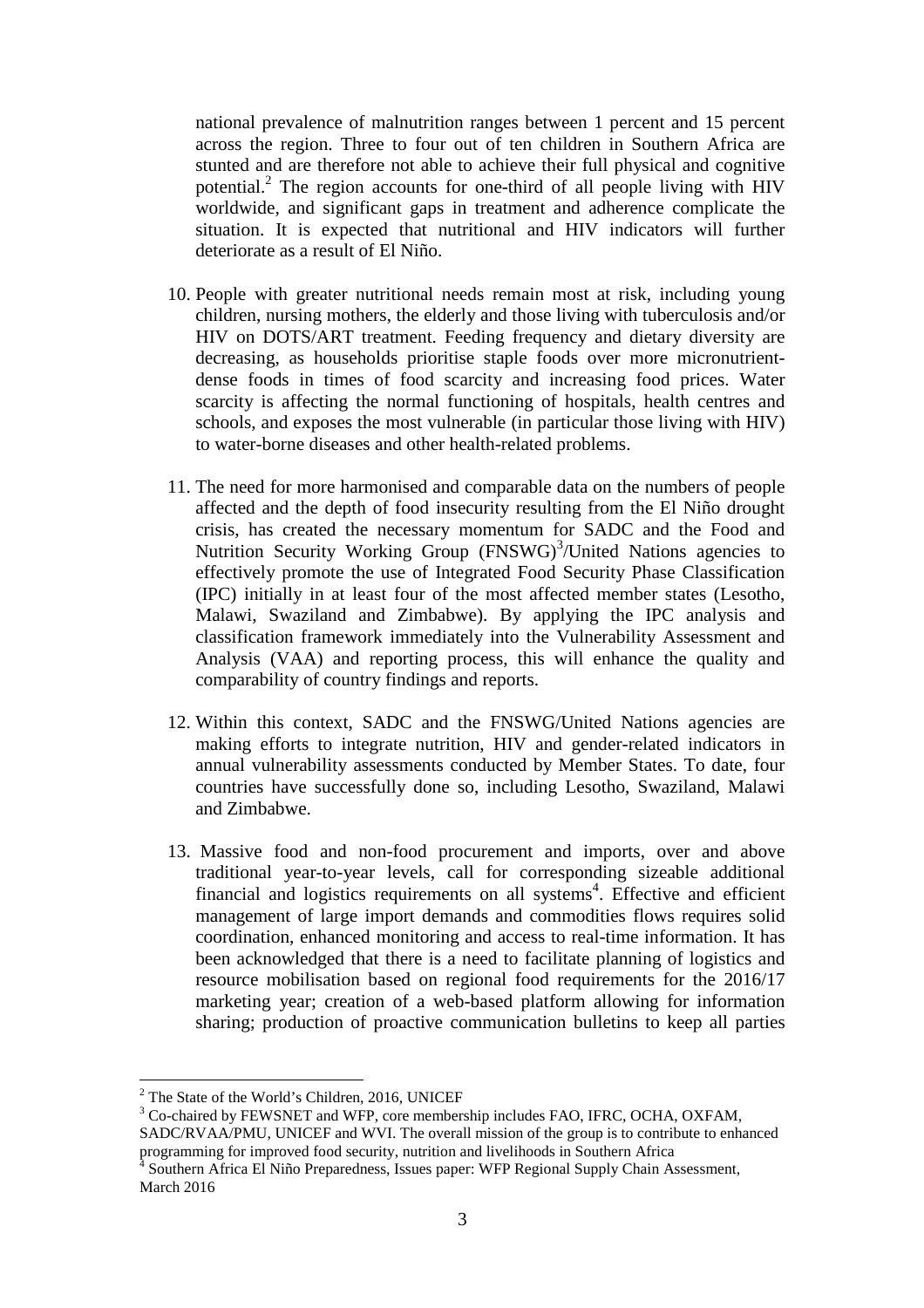abreast of the response to the effects of El Niño; coordination and facilitation of food commodity importation.

- 14. In addition, the latest consensus El Niño Southern Oscillation (ENSO) forecast from the National Oceanic and Atmospheric Association (NOAA) and International Research Institute for Climate and Society (IRI), two international climate centres that regularly track and forecast ENSO, suggests a high chance of La Niña, generally associated with above average rainfall in many areas of Southern Africa.
- 15. Ongoing responses in Member States include emergency food and cash assistance and the scaling up of social safety net programmes. Rapid assessments have been conducted in Lesotho, Swaziland and Zimbabwe which have informed preliminary government response plans. The 2016 SADC Regional Vulnerability Assessment and Analysis (RVAA) Dissemination Forum held early June shared preliminary results of the vulnerability assessments carried out by Member State National Vulnerability Assessment Committees (NVACs) indicating that close to 40 million people across the region will be food insecure at the height of the lean season (January to March 2017). Of these, an estimated 23 million require emergency assistance. However, it should be noted that figures for Angola, DRC, South Africa (rural plus urban) and Tanzania are projections, some assessments are still pending and the numbers will change in the coming months.
- 16. On 26 May 2016, the SADC Secretariat announced that it had established a regional response team to coordinate activities in close collaboration with Member States. The SADC El Niño Response Team will:
	- Analyse and communicate the regional extent of the impacts of El Niño and the financial and logistical requirements for an effective response;
	- Coordinate the systems and institutional requirements for an effective importation and distribution programme of food and non-food commodities in the SADC region to mitigate the impacts of the El Niño event;
	- Perform monitoring and evaluation of the response to allow for effective decision making during and after the response; and
	- Based on lessons learned during the response, make recommendations for future disasters.
- 17. Given the need for additional capacity to ensure an efficient coordination mechanism is put in place, cooperating partners, including WFP, have been called upon to provide technical support to the SADC Secretariat. SADC is planning to issue a regional appeal to donors before the end of June 2016.
- 18. To complement the SADC Appeal, OCHA is coordinating the development of a RIASCO<sup>5</sup> Regional Action Plan for El Niño with three pillars: a)

<sup>5</sup> OCHA Regional Office for Southern Africa (ROSA) chairs RIASCO. RIASCO is part of the regional accountability framework of the Regional Director Team for Southern and Eastern Africa (RDT), and thus part of RDT's Emergency Preparedness and Response Cluster for Eastern and Southern Africa.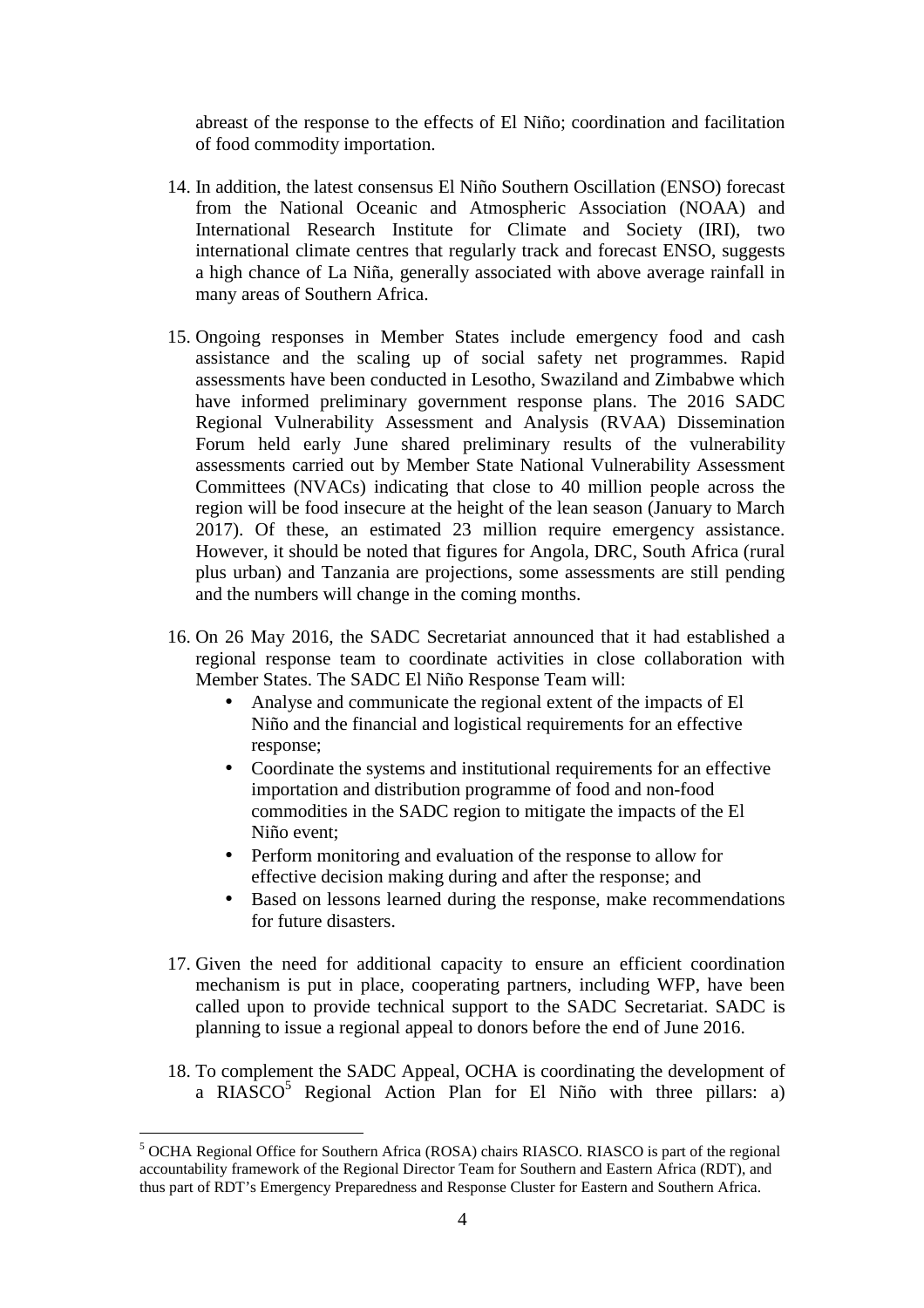Humanitarian b) Resilience and c) Macro Finance/Economic. WFP's Regional Bureau for Southern Africa is thus expanding its capacity in order to contribute actively to these inter-agency meetings, which are now weekly at the Johannesburg level, especially given its co-chair role of the FNSWG. WFP is also actively co-leading the Technical Working Group to develop a tool/process to better enable national/regional trend analysis over time to capture signs of a nutritional/HIV deterioration.

19. Special Operation 200993 aims to improve the efficiency and coordination of the regional emergency response to the impact of El Niño and preparedness for the potential effects of La Niña, by providing technical support to the SADC Response Team, technical support to Member States in conducting rural vulnerability assessments and analysis, integrating nutrition, HIV and gender in assessments and analysis, and by boosting WFP's internal capacity at the regional level.

## **Project Justification**

- 20. The situation in the region is bleak; in addition to the food and nutrition security situation, macro-economic conditions are poor amid falling international commodity prices and currency depreciations, unpredictability of regional border crossings, logistics access constraints and an unstable transport market. The need for coordination of both humanitarian and development interventions based on credible and timely data across the region is key, given the above challenges being faced by many SADC Member States. There is recognition that this crisis requires a regional response team, and also appetite for use of more digital-based technology to enhance information flow.
- 21. While the capacity of governments in the SADC region to respond to emergencies has increased in recent years, with many countries having succeeded in reaching middle-income status and all countries now having established national disaster management authorities (NDMAs) and/or NVACs, a number do not have recent experience in responding to major humanitarian emergencies. NDMAs and NVACs are severely under-resourced and vary in functionality. They thus need coordinated support from the SADC Secretariat in Botswana, who in turn is looking to International Cooperating Partners (ICPs) for technical support.
- 22. Given the scale of the El Niño emergency, as well as the forecasted effects of La Niña, the SADC Secretariat requires augmented logistics and information management capacity to ensure efficient and effective information sharing in support of humanitarian responses across the region.
- 23. This Special Operation builds upon and furthers the activities of WFP's IR-PREP (May – July 2016), and ensures an important level of continuity in the assistance provided to the SADC Secretariat. It also augments WFP's capacity to provide support in food and nutrition assessment and market monitoring.

#### **Project Objective(s)**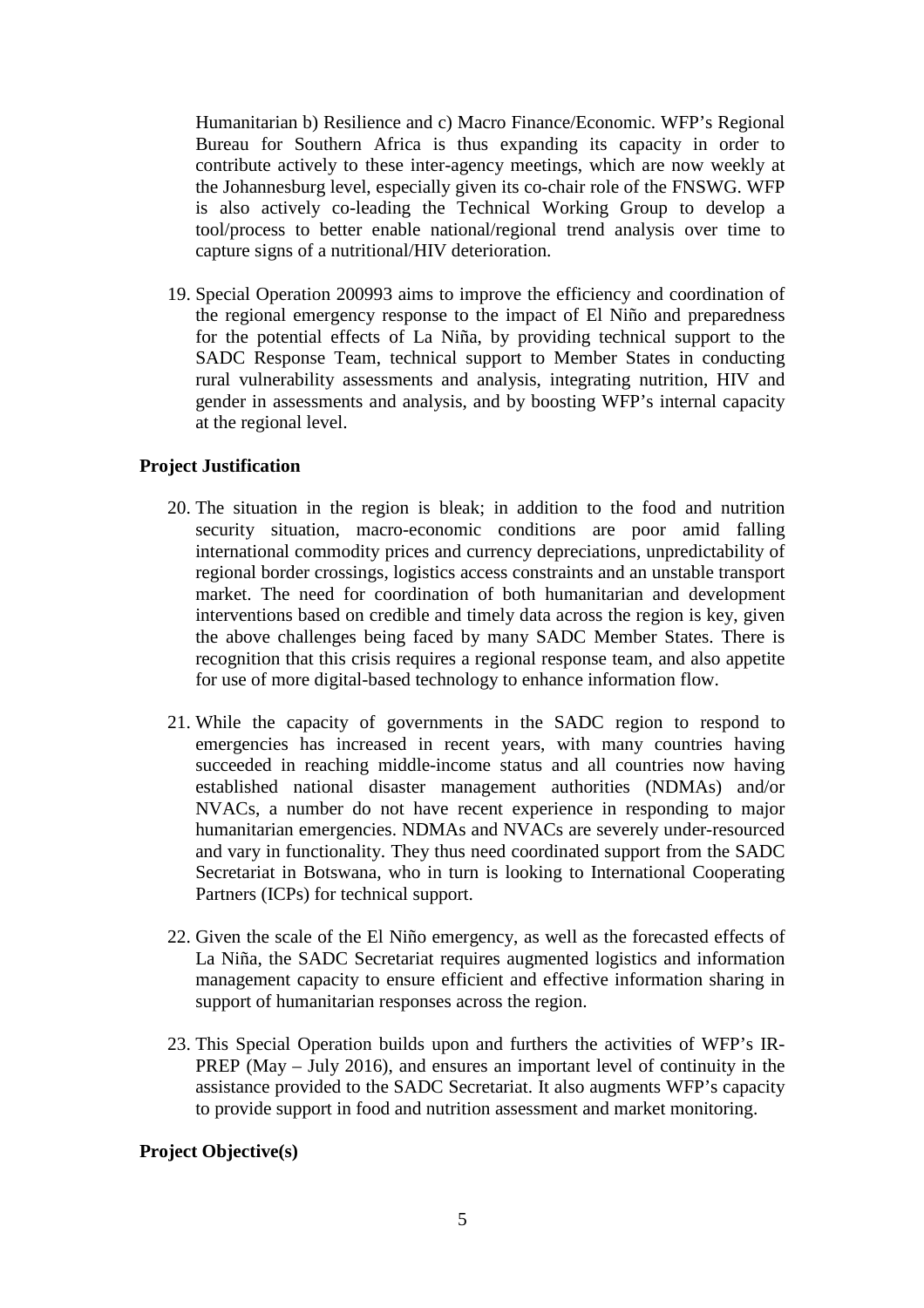- 24. The primary objectives of this Special Operation are to:
	- **Provide technical support to the SADC Response Team,** located in Botswana at the SADC Secretariat. Specifically to:
		- o improve food and nutrition security data collection and sharing;
		- o provide relevant logistics information to the all stakeholders to enable the timely and effective identification and resolution of logistics bottlenecks; and
		- o establish an efficient and easily accessible platform for communications and information exchange between various actors in the region, to keep all parties abreast of the response.
	- **Enhance data comparability, assessment and monitoring** in selected countries. Specifically to:
		- o strengthen linkages between food and nutrition security as well as market dynamics;
		- o enhance food and nutrition security monitoring activities in selected countries;
		- o support timely decision-making by governments and other stakeholders for prioritising assistance to those most in need; and
		- o enhance data comparability through support to IPC processes.
	- **Provide surge capacity at WFP's regional bureau for Southern Africa**  for emergency preparedness and response, humanitarian programming, food security data analysis (including baseline and exit surveys), GIS, and supply chain and demand planning.

#### **Project Implementation**

#### *Component 1: technical support to SADC Response Team*

- 25. This component has begun under IR-PREP 200979 for a period of two months (June-July) and will continue for an additional four months through this Special Operation, for a total of six months of support as requested by SADC.
- 26. Several staff will be seconded to support the Response Team:
	- One Senior Advisor (P4 level) to directly support the SADC Coordinator in day-to-day coordination of Response Team activities, including proactively identifying preparedness and operational response needs, providing regular reports and effective communication, and advocating and liaising with donors;
	- $\triangleright$  One Food Security Analyst (P3 level), as part of a multi-sectoral team of data analysts;
	- $\triangleright$  Two Logistics / Transport Experts (P4 level) to provide analytical support to the logistics coordination centre, including the collection and analysis of relevant information, and advising Member States on coordinating and scheduling shipments and effective use of corridors; and
	- One Communications and Information Management Expert (P2 level), focusing on the collation and dissemination of a range of different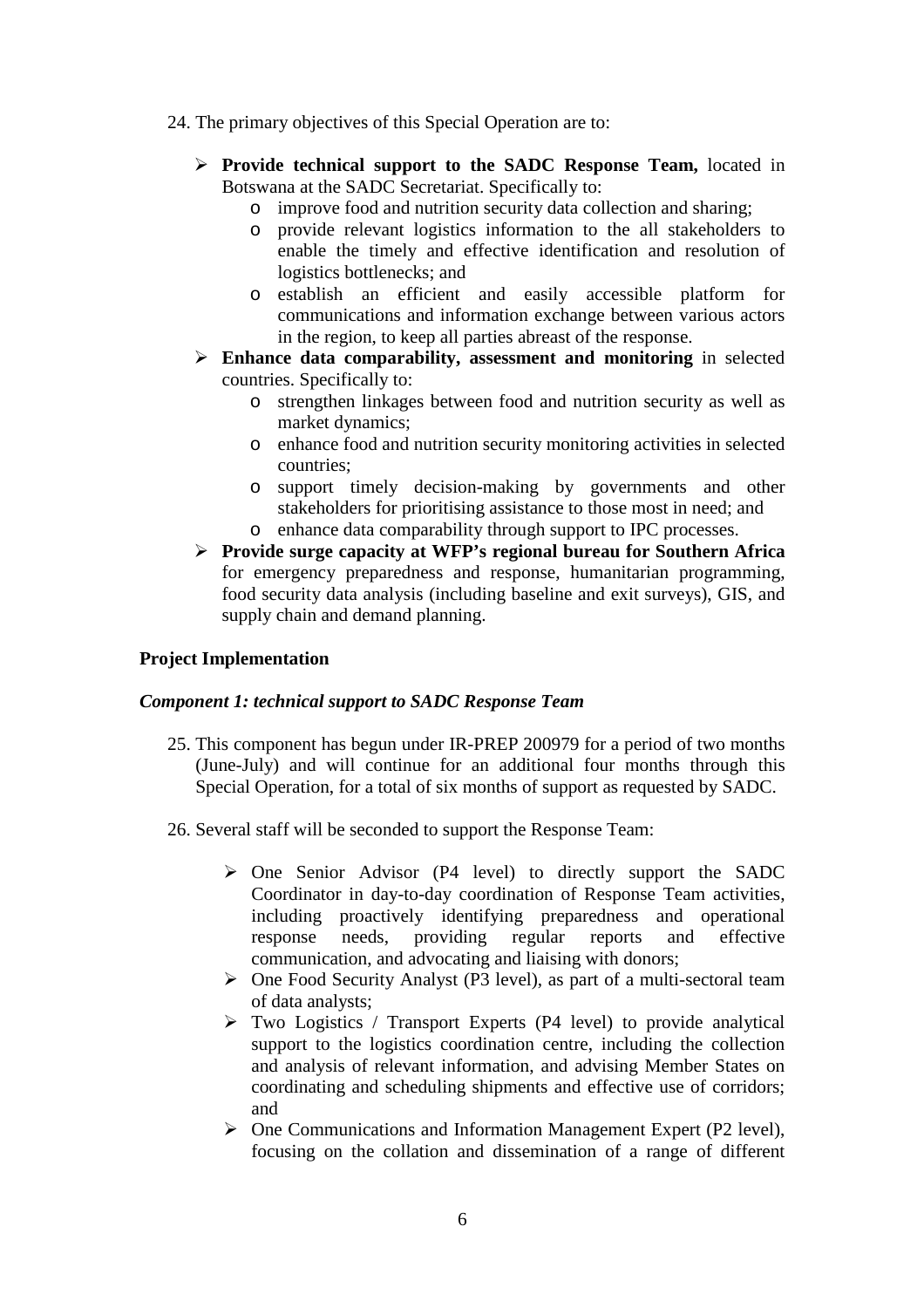information as part of the Communications and Information Management sub-unit of the Response Team.

- 27. Other staff providing complementary support to the Response Team are being seconded by other United Nations agencies including FAO, UNOCHA, UNICEF and the United Nations Development Programme (UNDP). Plans have been formulated jointly.
- 28. Quality data collection and analysis is crucial for effective planning and response. The WFP Senior Advisor and Food Security Data Analyst will liaise with the RVAA programme on food and nutrition security data and processes, and will ensure that linkages with key national institutions are created to improve data collection and sharing. These institutions will include regional and national early warning systems, national-level disaster response systems, national-level strategic or contingent food reserve systems, regional and national vulnerability analysis and assessment systems, and regional and national agricultural information management systems, among others.
- 29. Other WFP staff will focus on providing critical logistics information services, such as collating and disseminating timely and accurate information on all matters relating to port and transport activities in the region. Seconded staff will liaise with corridor groups that will be activated within Member States and at the regional level, comprising all relevant actors. At national level, these groups could comprise government agencies, transporters, freight forwarders, early warning units, national disaster preparedness institutions, food and non-food handling and storage facility providers and other relevant actors.
- 30. Information management activities will be undertaken in the interests of promoting and facilitating sharing for better decision-making. Relevant and timely information collected, analysed and disseminated will relate to ongoing activities, key infrastructure, road access constraints, available storage and transport capacity in the affected areas, as well as custom procedures, tax exemption procedures, border crossings and other important provisions such as the access to government civil-military assets.
- 31. A possibility to set up joint food procurement (including tapping into national and regional strategic reserves and redirecting supplies on sea), shipping, storage and forwarding arrangement under the leadership of the El Niño LCC will be assessed in the framework of this Special Operation.

## *Component 2: enhanced assessment and monitoring to support effective decisionmaking*

32. This component seeks to strengthen food and nutrition security assessment and monitoring to support timely decision-making by governments and stakeholders in order to prioritise assistance to those most in need. There are three sub-components.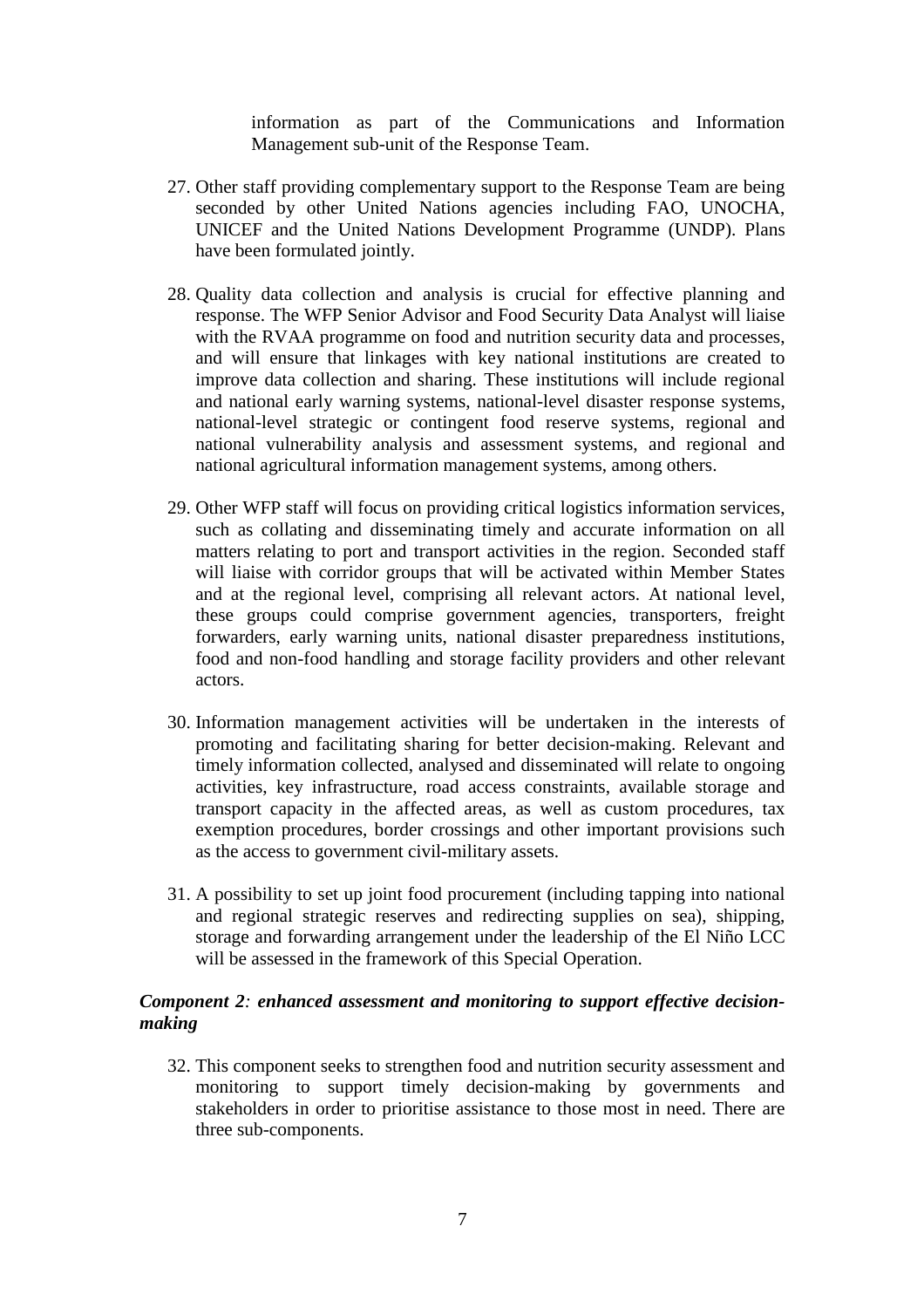- 33. The first will support the **integration of nutrition, gender and HIV in rural assessments/updates**. Provision will be made to support data collection, analysis and reporting costs associated with the inclusion of important nutrition, HIV and gender-related indicators in assessments/updates in five priority countries (Lesotho, Malawi, Namibia, Swaziland and Zimbabwe). Regional capacity to support these efforts (particularly to ensure that data is used in national VAC reports/updates and informs response design) will also be strengthened.
- 34. The second sub-component involves **initiating and/or scaling up mobile remote monitoring of household food security (mVAM) in eight countries in the region**. The objective is to monitor the dynamics of household food security and market prices, generate data needed to design appropriate and effective responses, and thereby inform strategic planning and decisionmaking. Monitoring price signals will also be useful in informing the national strategic grain reserves where and when to release food commodities.
- 35. WFP rolled out mVAM in three countries in Southern Africa (Malawi, Zambia and Zimbabwe) in late-2015 in response to the urgent need for timely, high frequency food security information in the context of El Niño. In the first quarter of 2016, this has now been expanded to include Madagascar and Lesotho.<sup>6</sup> Through this Special Operation, provision will be made to continue implementation of mVAM in all five countries until April 2017, in order to allow for data collection and comparison over a full annual cycle and until the end of the 2016/2017 lean season, and to initiate roll-out in an additional three (Mozambique, Swaziland and Angola).
- 36. Key activities will include: data collection relating to coping strategies, sentiments and perception of food and nutrition security, and information on market prices and dynamics; establishment of in-house call centres, or contracting third parties, and conducting SMS-based or integrated voice response (IVR) surveys; and production and dissemination of mVAM products.
- 37. The third element of this component will provide **support to the Integrated Food Security Phase Classification (IPC) process** in select countries. This will involve fielding a high-level mission to advocate for the adoption or acceleration of IPC in Botswana, Namibia and Zambia. IPC Acute certification training will be conducted in four countries in which the process is already established but hindered by national capacity gaps (Zimbabwe, Malawi, Madagascar and Angola). Developing the process across the region will further allow for country-by-country comparisons and a more disaggregated analysis of food and nutrition security in Southern Africa.

#### *Component 3: surge capacity at WFP's Regional Bureau for Southern Africa*

 $6$  A scale up of mVAM in these five countries (Malawi, Zambia, Zimbabwe, Madagascar and Lesotho) is being supported through a separate Trust Fund until November 2016.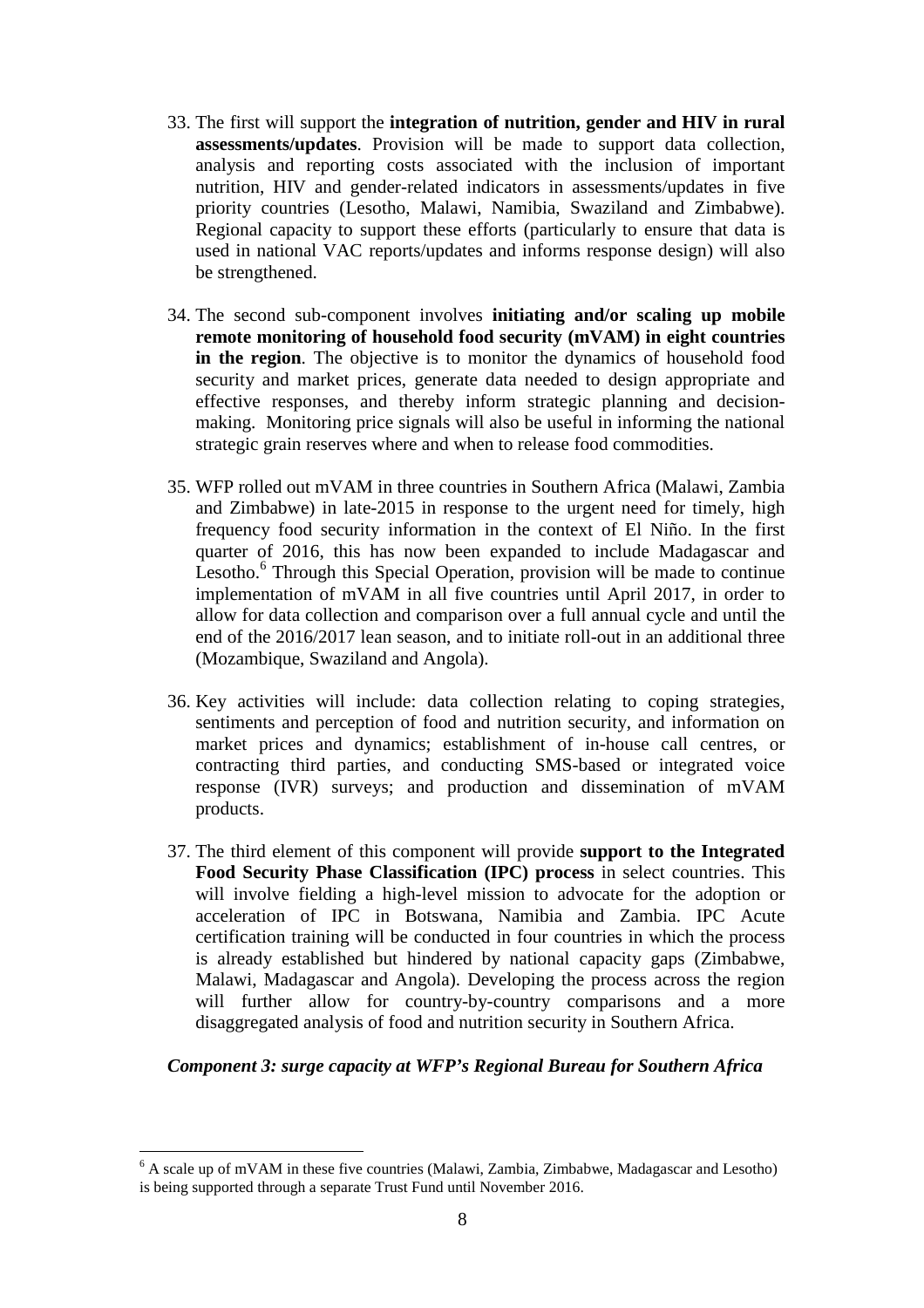- 38. The Regional Bureau has activated an Emergency Task Team to ensure coordination of multi-functional emergency preparedness and response support to countries. It has been recognized that additional staffing is required to support WFP Country Offices in priority areas.
- 39. These will include the following, for which this Special Operation will supply surge staffing capacity in the form of stand-by partners or consultants:
	- Programme: one Emergency Preparedness and Response Officer and one Senior Regional Humanitarian Advisor, who will work with RIASCO members to align and promote common linkages for short term response and regional resilience work; one epidemiologist (to provide capacity for enhanced support to country offices in the design and data analysis of baseline and endline surveys) and one GIS Specialist to support information management;
	- $\triangleright$  Supply Chain and Demand Planning: two Data Analysts to provide regular updates on WFP operational scenarios in preparation and response to El Niño related scale-ups at country and regional level involving coordination of demand planning, sourcing and logistics strategies; and
	- Reporting: one Emergency Reports officer to strengthen timely issuance of operational and external reports.

#### **Project Cost and Benefits**

- 40. This Special Operation has a total cost of US\$ 2,167,392
- 41. Through Component 1, as part of the SADC El Niño Response Team, WFP will provide a wide range of food and nutrition security analysis, logistics information and mapping services to the humanitarian community and all government entities involved in humanitarian responses. The aim is to reduce bottlenecks and logistics gaps, and to facilitate an integrated and coordinated response to the requirements of the humanitarian community, alongside efficient operational information sharing.
- 42. Through Component 2, WFP will: contribute to the promotion of harmonised and comparable data on the numbers of population affected and the depth of food and nutrition insecurity; provide technical assistance to government counterparts to support enhancing nutrition, HIV and gender surveillance; and generate information through mVAM to detect hotspot areas adversely affected by the effects of the El Niño and provide early warning information needed to understand the seasonal changes of food security and for early action and response. Data collected through mVAM will be made publicly available and mVAM reports may also serve as a basis to design effective programmes in resilience building.
- 43. Through Component 3, WFP will ensure technical leadership and input on food and nutrition security within the design and implementation of all three pillars of RIASCO Action Plan.

#### **Project Management**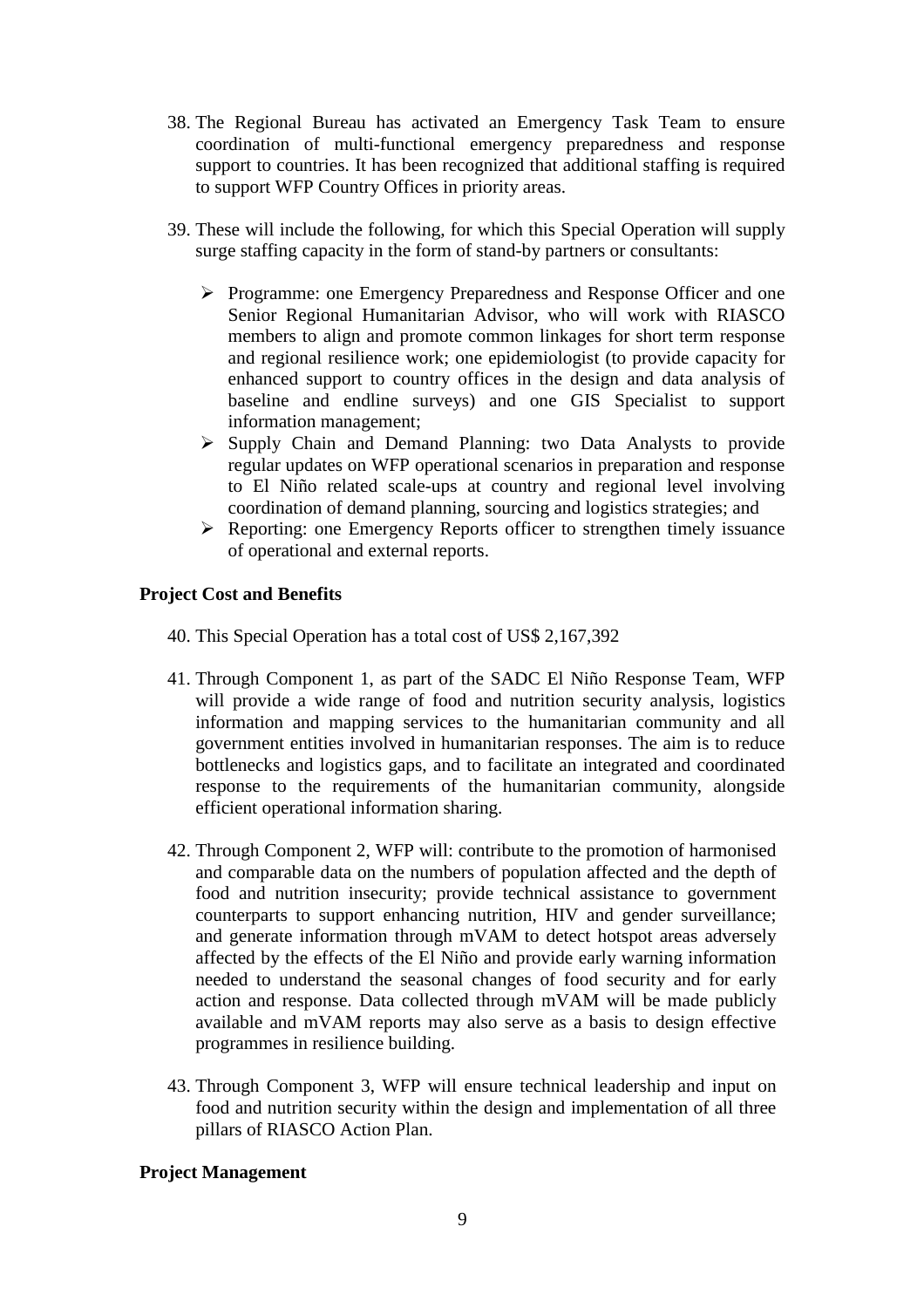44. The WFP RBJ RD will be the fund manager for this Special Operation, and the RBJ Finance Officer will be the allotment manager.

## **Monitoring & Evaluation**

45. Outcomes and outputs have been introduced to measure the performance of this operation in compliance with the WFP M&E normative framework.

| <b>Component 1</b>                                                                                                                                                                            |                                                                                                                                                                                                                 |                |  |  |  |  |  |
|-----------------------------------------------------------------------------------------------------------------------------------------------------------------------------------------------|-----------------------------------------------------------------------------------------------------------------------------------------------------------------------------------------------------------------|----------------|--|--|--|--|--|
| <b>Outcomes</b>                                                                                                                                                                               | <b>Indicators</b>                                                                                                                                                                                               | <b>Targets</b> |  |  |  |  |  |
| National institutions, national bodies<br>and the humanitarian community are<br>able to prepare for,<br>assess and<br>respond to emergencies.                                                 | User satisfaction rate <sup>7</sup>                                                                                                                                                                             | 80%            |  |  |  |  |  |
| <b>Outputs</b>                                                                                                                                                                                | <b>Indicators</b>                                                                                                                                                                                               | <b>Targets</b> |  |  |  |  |  |
| Emergency<br>management<br>capacity<br>supported                                                                                                                                              | Number of technical assistance<br>a.<br>activities provided, by type                                                                                                                                            | 6              |  |  |  |  |  |
|                                                                                                                                                                                               | Number of people trained in<br>b.<br>data collection, disaggregated<br>by sex                                                                                                                                   | 15             |  |  |  |  |  |
| Technical<br>provided<br>support<br>to<br>enhance management of food supply<br>chain, food assistance, nutrition and<br>food security systems, including<br>food security information systems | Number of technical support<br>$\mathbf{c}$ .<br>activities provided on food<br>security monitoring and food<br>assistance, by type (technical<br>workshops, meetings at<br>national and sub-national<br>level) | 8              |  |  |  |  |  |
| <b>Component 2</b>                                                                                                                                                                            |                                                                                                                                                                                                                 |                |  |  |  |  |  |
| <b>Outcomes</b>                                                                                                                                                                               | <b>Indicators</b>                                                                                                                                                                                               | <b>Targets</b> |  |  |  |  |  |
| National institutions, national bodies<br>and the humanitarian community are<br>able to prepare for, assess<br>and<br>respond to emergencies.                                                 | User satisfaction rate                                                                                                                                                                                          | 80%            |  |  |  |  |  |
| <b>Outputs</b>                                                                                                                                                                                | <b>Indicators</b>                                                                                                                                                                                               | <b>Targets</b> |  |  |  |  |  |
| systems for<br>National<br>monitoring<br>trends in food security and nutrition<br>strengthened                                                                                                | Number of<br>d.<br>countries where<br>national<br>annual<br>rural<br>food<br>assessments integrated<br>security, gender and nutrition<br>with WFP support                                                       | 5 countries    |  |  |  |  |  |
|                                                                                                                                                                                               | Number of Countries receiving<br>e.<br>technical assistance in scaling                                                                                                                                          | 8 countries    |  |  |  |  |  |

<sup>7</sup> One user satisfaction survey will be conducted for both C1 and C2 at the end of this operation.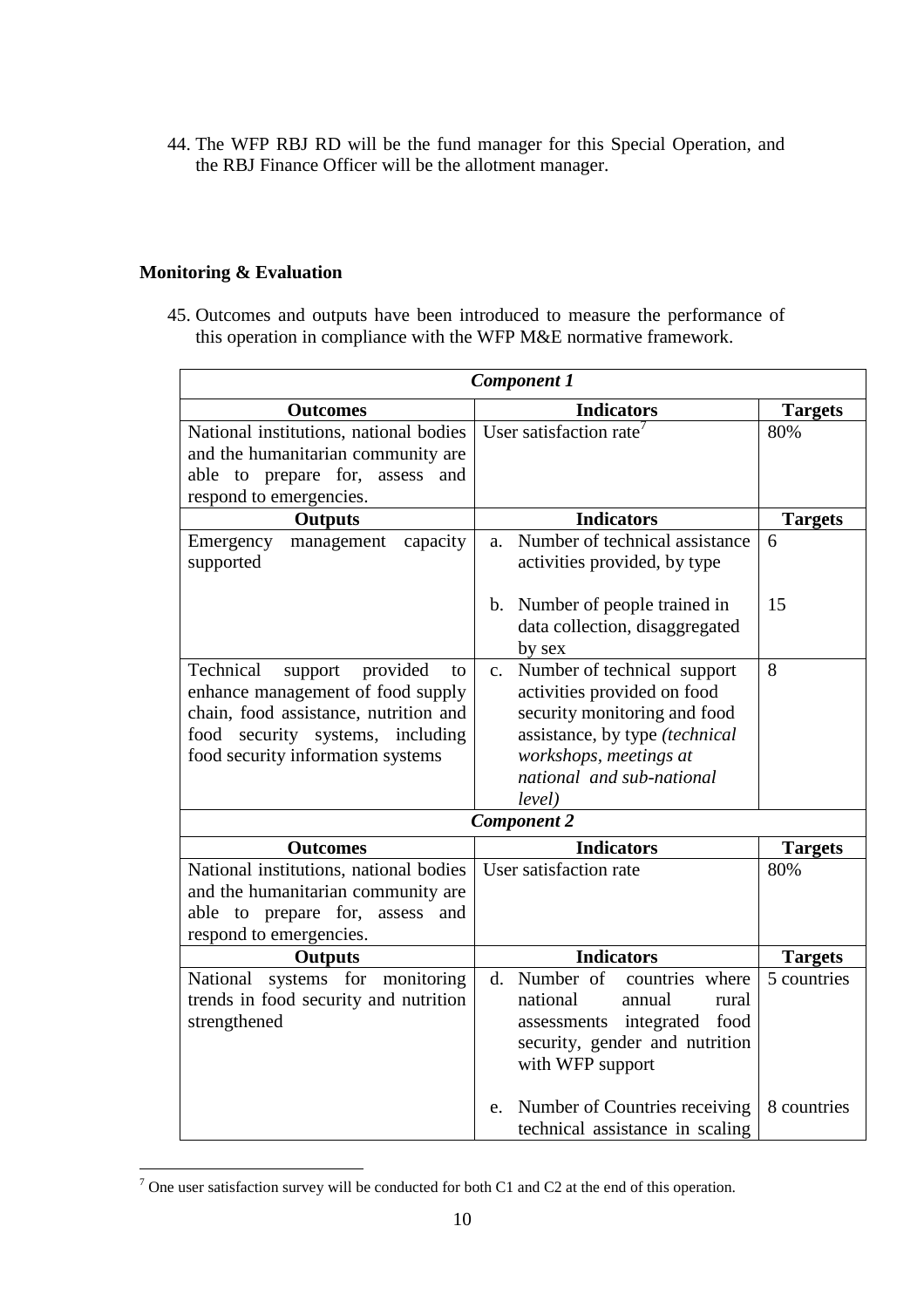|                    |                |          | f. | up mVAM<br>Number of countries where<br>government counterparts are<br>trained in collection<br>and<br>analysis of food and nutrition | 4 countries<br>(IPC)<br>certification<br>training) $\&$ |  |  |  |
|--------------------|----------------|----------|----|---------------------------------------------------------------------------------------------------------------------------------------|---------------------------------------------------------|--|--|--|
|                    |                |          | g. | security data<br>Number of food security and<br>nutrition monitoring reports<br>produced with WFP support                             | countries<br>3<br>(IPC)<br>missions)<br>40              |  |  |  |
| <b>Component 3</b> |                |          |    |                                                                                                                                       |                                                         |  |  |  |
|                    | <b>Outputs</b> |          |    | <b>Indicators</b>                                                                                                                     | <b>Targets</b>                                          |  |  |  |
| Emergency          | management     | capacity |    | Number of surge staffing capacity                                                                                                     | 7<br>(standby)                                          |  |  |  |
| supported          |                |          |    | supplied to support WFP country                                                                                                       | partners                                                |  |  |  |
|                    |                |          |    | offices in priority areas                                                                                                             | and/or                                                  |  |  |  |
|                    |                |          |    |                                                                                                                                       | consultants)                                            |  |  |  |

## **Exit Strategy**

- 46. The effects of the El Niño phenomenon are foreseen to continue into 2017, severely impacting drought-affected populations. With the 70 percent chance of La Nina bringing above average rain, planning for mitigation and response in flood prone areas at least until the end of the rainy season is essential.
- 47. Thus the duration of this Special Operation 200993 will correspond with the end of the lean season and the rainy season - April 2016. At this time, it is likely that further activities will be required past this end date, and thus additional identified needs would be included through a budget revision/extension.
- 48. WFP logistics and information management support will ensure coordination and information sharing through regular contact with partners, regular coordination meetings with a continued strong focus on SADC counterpart involvement and ownership for smooth hand over. For other activities, WFP will encourage and support national governments to incorporate monitoring systems in appropriate departments to ensure their sustainability.

## **RECOMMENDATION**

This Special Operation covering the period from 20 June 2016 to 19 April 2017 at a total cost to WFP of US\$ 2,167,392 is recommended for approval by the Chief of Staff, under the Executive Director's delegated authority with the budget provided.

## **APPROVAL**